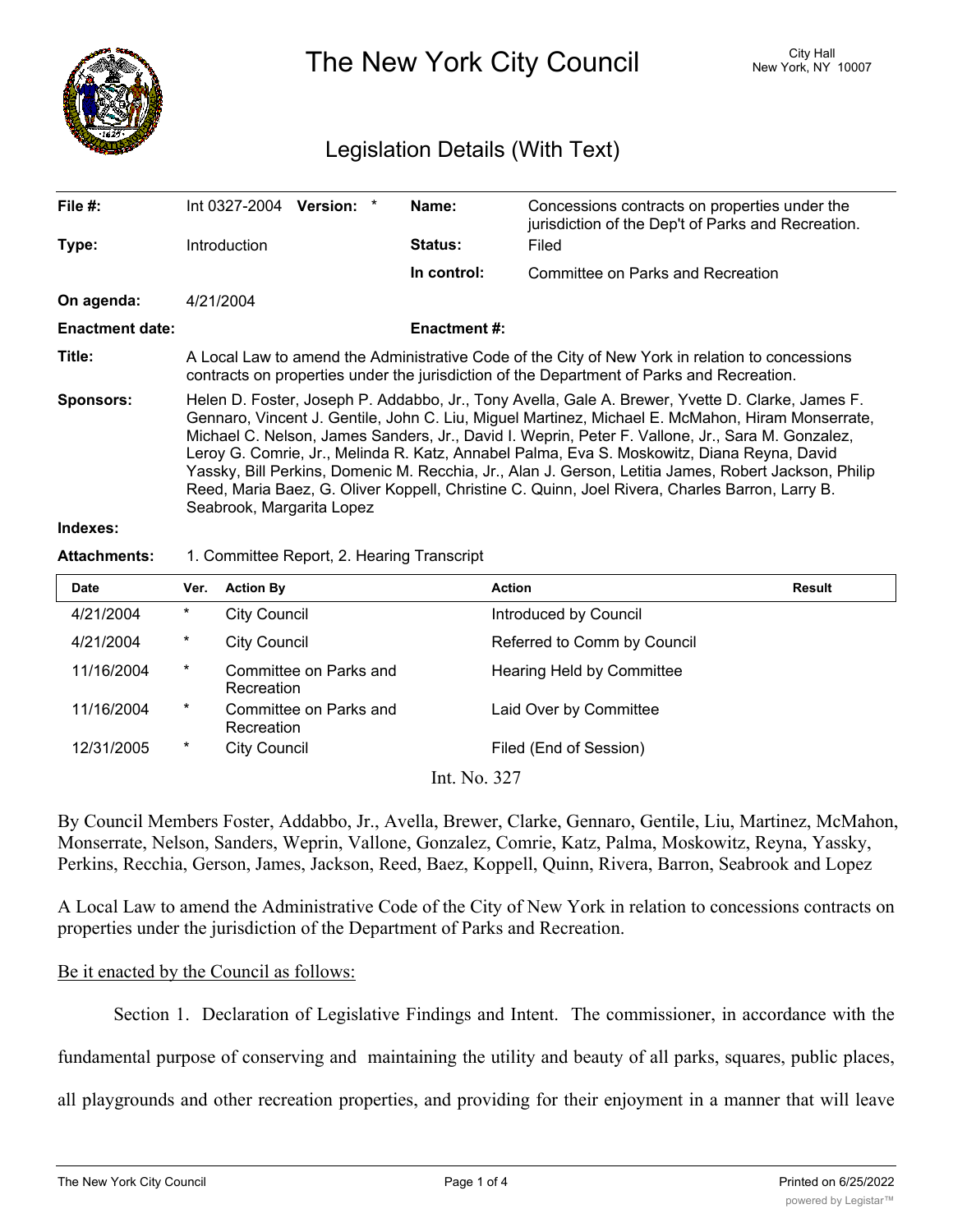### **File #:** Int 0327-2004, **Version:** \*

them unimpaired for the enjoyment of future generations, shall require that any concession contract for use of any property under the jurisdiction of the commissioner shall be placed in a special fund for the sole use by the commissioner. This bill will allow the commissioner to take all necessary steps to safeguard open space in parks so that all current park uses may be enjoyed by the public. It is imperative that although the concessions are valuable opportunities to augment the department's budget, that the commissioner take all necessary steps to safeguard parks from over-commercialization. The commissioner shall also ensure appropriate public input on local concession initiatives where applicable. By allowing the department to keep the funds that are collected through concessions, their fiscal expense budget, adjusted for future value of \$165,000,000 (5-year average of city funds spanning FY'99-FY'03) will be augmented and allow the department to properly maintain the open spaces throughout the city of New York.

§2. Title 18 of the administrative code of the city of New York is amended by adding a new section 18- 134, to read as follows:

§18-134 Concessions on department property. a. There shall be established a special fund, to be known as the New York city parks concession fund, which shall be kept separate from the general fund and consist of monies received through concessions, where such concession is located on department property.

b. The monies deposited in the fund shall be available for expenditure by the commissioner without further appropriation solely to support the operation and maintenance of parks, squares, public places, playgrounds and other properties under the jurisdiction of the commissioner.

c. All monies deposited in the New York city parks concession fund shall remain in such fund until actually expended and shall augment the department's annual expense and capital budgets.

d. Concession fees paid to the city of New York and deposited into the fund shall be a supplement to and shall not in any way be a basis for reducing the department's annual expense and capital budgets.

e. Concession fees paid to the city of New York and deposited into the New York city parks concession fund shall be annually allocated as follows: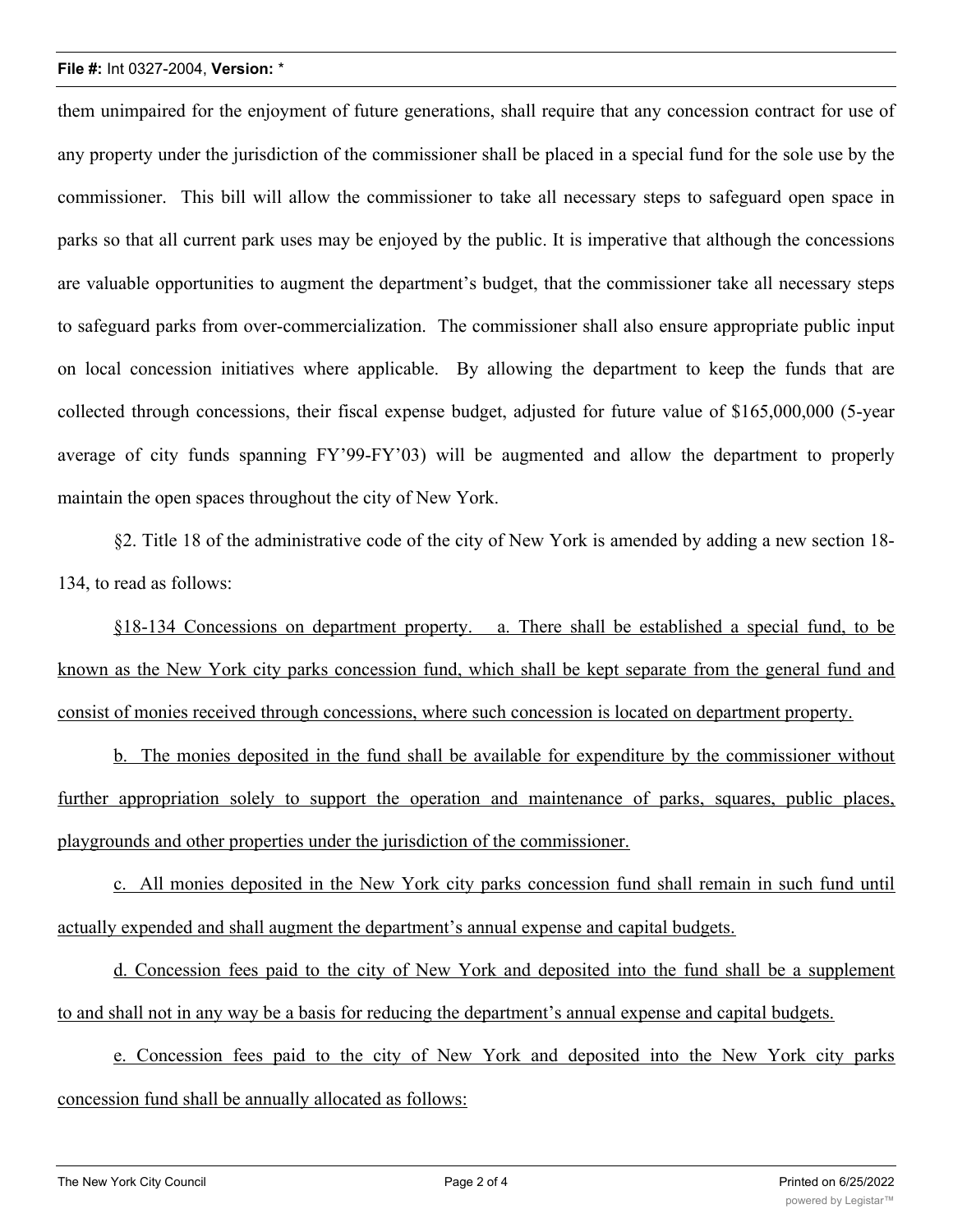# **File #:** Int 0327-2004, **Version:** \*

(1) One-third of the revenue generated by a concession in a particular park and deposited into the New York city parks concession fund shall be used for the benefit of department properties in the community district in which it was generated in accordance with subdivision b of this section;

(2) Notwithstanding the provisions of paragraph one of this subdivision, where a concession is located within department property that is not wholly contained in a single community district, one-third of the revenue from such concession shall be apportioned among all of the community districts that abut such department property and used in accordance with subdivision b of this section;

(3) The remaining two-thirds of the revenue generated by a particular park and deposited into the New York city parks concession fund shall be available to the commissioner to be used by the commissioner in accordance with subdivision b of this section.

f. The commissioner shall generate and issue a quarterly report to the speaker of the council of the city of New York, the New York city mayor's office of management and budget and the comptroller of the city of New York of the monies received from each concession, the amount owed from each concession, the purposes and locations such monies were spent from the New York city parks concession fund and the revenues deposited and the balance of the New York city parks concession fund.

§3. This local law shall take effect immediately upon its enactment into law.